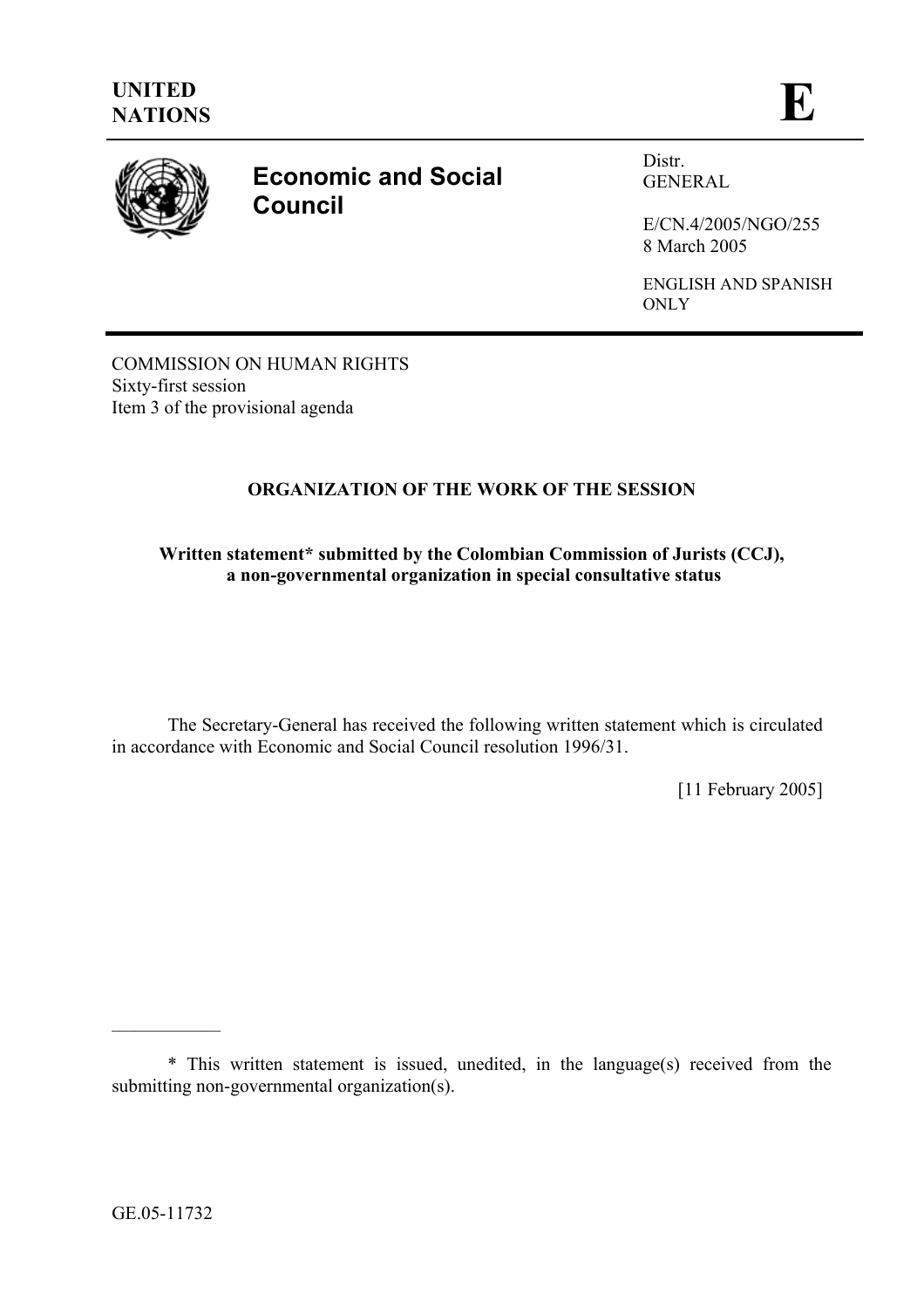# DECLARATION BY COLOMBIAN NGOS AND SOCIAL ORGANIZATIONS

During 2004, the human rights situation in Colombia worsened: there is still a great number of violations of the rights to life and to personal integrity and of cases allegedly committed by the Armed Forces; all of the combatants persist in IHL violations; arbitrary detentions increased; kidnapping is practiced on a large scale; and forced displacement is still one the most serious violations. Poverty and inequality levels have significantly increased. The rights to education, health, social security, work, and a healthy environment are not guaranteed to all of the population. The prevalence of military spending and external debt payment has negative repercussions on economic, social, and cultural rights.

International human rights protection bodies have reiterated that an improvement can only be seen if impunity is overcome, international recommendations are respected, and the Social State under the rule of law is consolidated. Government policies are not aimed at such purposes; they restrict fundamental guarantees and liberties, weaken the exercise of legitimate political opposition, and disregard international obligations.

The Government still has not complied with most of the recommendations and has acted counter to others, in spite of the commitments assumed before the Commission on Human Rights and the international community. The work of the Office of the HCHR is vital for the Government to immediately apply the recommendations.

#### **1. Sociopolitical Violence**

From January to June 2004, 2,513 persons lost their lives due to sociopolitical violence; 1,354 died due to causes not directly related to the armed conflict. Violations of the right to life directly attributed to State agents have tended to increase: 139 extrajudicial executions or forced disappearances in the first semester of 2004, as compared to 184 cases during all 2003.

From January to June 2004, more than 183 persons were forcedly disappeared. The investigations of these violations have not had any significant progress. A visit of the Working Group is important.

During 2004, 1,402 persons were kidnapped as follows, allegedly by: guerrilla groups, 441; paramilitary groups, 128; common delinquents, 397; relatives, 59; unidentified perpetrators, 377.

From August 2002 through August 2004, more than 6,411 persons were arbitrarily detained. There were systematic violations of the right to personal liberty and the right to due process. Many combatants who had re-entered society and informants were used to falsely accuse persons of being terrorists and rebels.

Torture is systematic. During the first semester of 2004, 96 persons were tortured. There are no guarantees of protection when denouncing cases of torture and often judicial and disciplinary authorities omit investigating them. The Government has disregarded the recommendations made by the Committee against Torture (CAT/C/CR/31/1).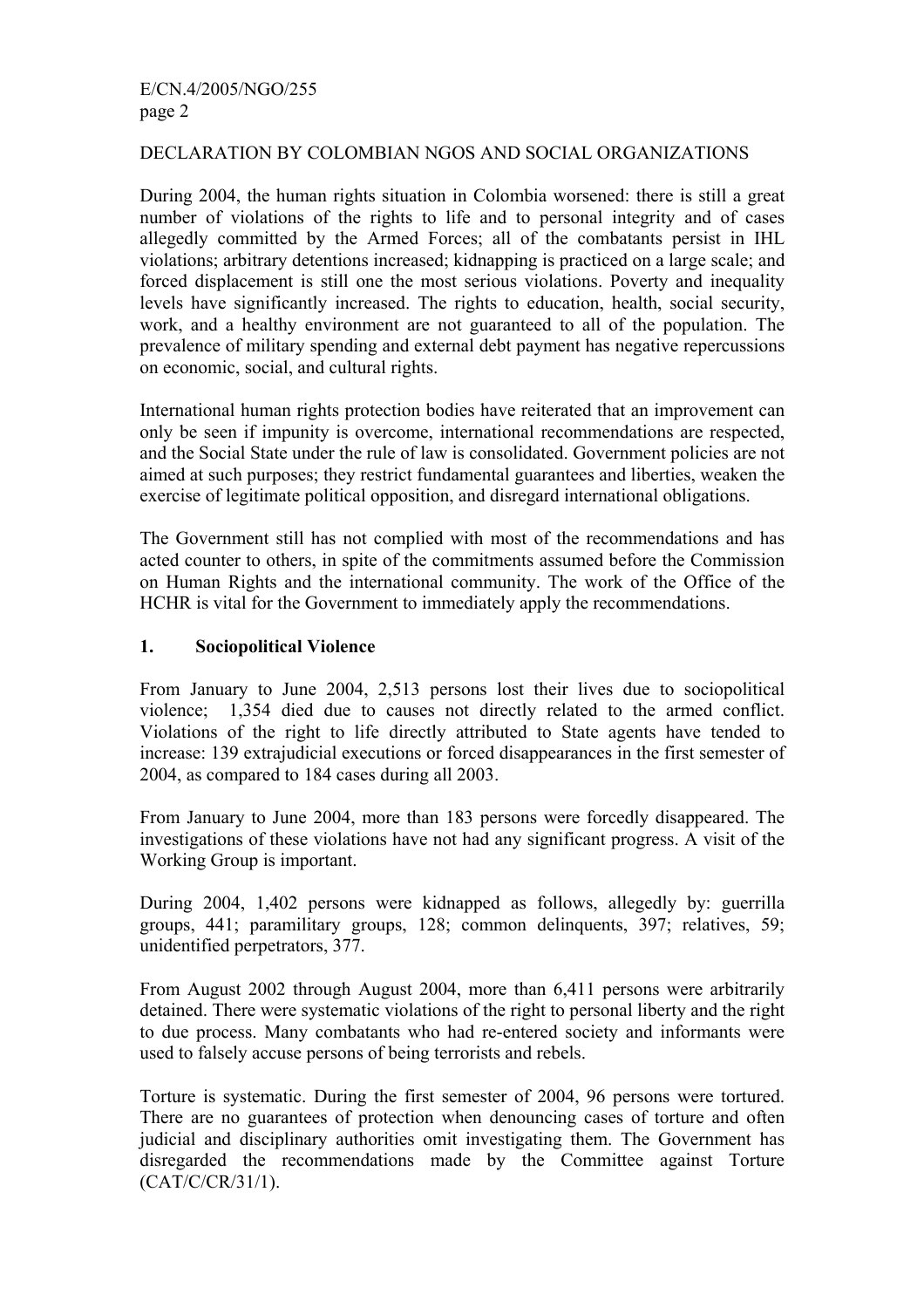The humanitarian crisis persists. In 2004, 287,581 persons suffered forced displacement. In more than 131 of the 1,100 municipalities, combatant groups kept thousands of persons confined, restricting their freedom of movement and arbitrarily controlling the transportation of essential goods. The Government has disavowed Constitutional Court orders to face this crisis.

From August 2002 through August 2004, 33 human rights defenders were murdered or forcibly disappeared, the highest rate in eight years. The President persists in presenting NGOs as a threat. Not only did he not rectify the accusations made against them in 2003, but also ratified and complemented them: he threatened to deport International Peace Brigade members and accused Amnesty International of legitimizing terrorism.

#### **2. Violations against Specific Populations**

The Government has not taken measures to guarantee the safety and rights of: trade unionists - who continue to be murdered, threatened, and arbitrarily detained; women, young women, and girls - who are victims of sexual violence and violations against their social and political participation; indigenous peoples - who have been the victims of genocide and ethnocide; lesbians, gays, bisexuals, and transgenderists -who are systematically discriminated; and afro-descendent communities - who continue being attacked and persecuted.

# **3. Militarization of the Society**

The civilian population is still being utilized for the war. The Government intends to turn everyone into a combatant.

The implementation of the security policy has led to increase military personnel and to the use of counter-guerrilla strategies that affect the civilian population, disregarding the basic principles of IHL and the duty of the State to protect its citizens. In military operations, such as the second phase of the "Patriot Plan", the population's rights have been disregarded. Programs, such as the informants network, recruitment of peasant soldiers, and extension of military service to vulnerable sectors, are still being implemented. The Government uses private security companies in intelligence activities.

#### **4. Dismantling the Social State under the Rule of Law**

Since July 2002, several legislative initiatives have been promoted to restrict the population's fundamental rights. Although some were not approved by Congress and others declared unconstitutional, the Government keeps insisting on them.

The Government promoted the approval of the law that regulated the constitutional reform that granted judicial powers to the military forces, thus failing to honor its commitment before the CHR. The Constitutional Court declared that reform unconstitutional. Nevertheless, the Government announced that it would insist in limiting this Court's attributions as well as those of the Ombudsman's Office and the mechanism of *tutela* (a constitutional action for immediate legal protection of human rights).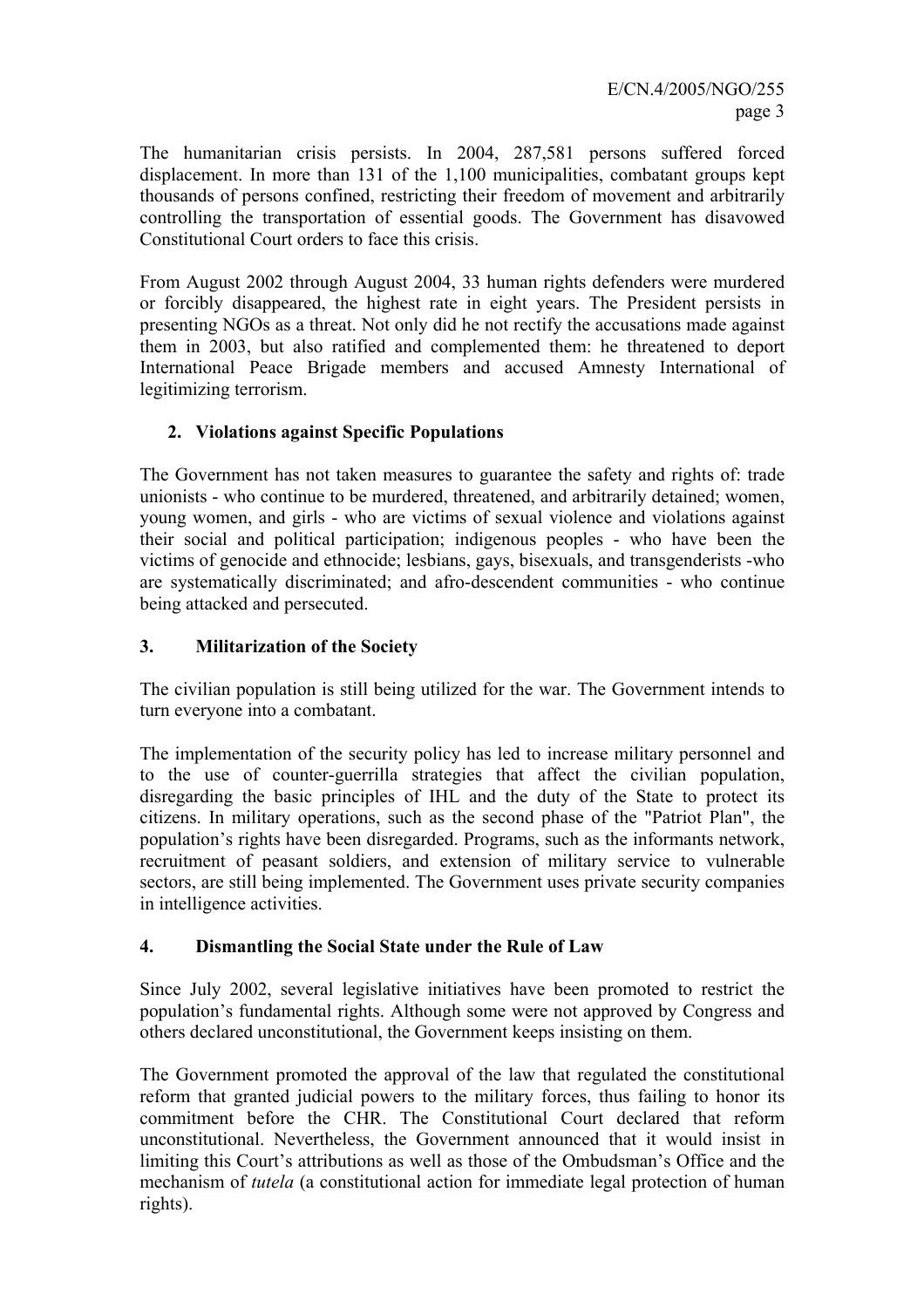# **5. Impunity and Weakened Justice**

The Prosecutor General's Office has not guaranteed justice in cases of violations of human rights and IHL. Nor has it met its commitments to the HCHR's Office to comply with its recommendations.

# **6. Paramilitary Demobilization and Consolidation**

A demobilization process aimed at dismantling the paramilitary groups is the best opportunity to overcome impunity and achieve lasting peace. The Government did not demand that the paramilitary with whom it entered into conversations fulfill their promise to cease hostilities (paramilitaries are alleged perpetrators of 1,899 murders and forcible disappearances from September 2002 through September 2004). Nor did it adopt measures by which the demobilization process would not violate the rights to truth, justice, and reparation. The norms and procedures applied by the Government perpetuate impunity and enable these groups to illegally reproduce themselves or embed themselves in legality.

Paramilitary groups have broadened their social, economic, and military control, especially over local governments and State resources. The ties between members of the Armed Forces and these groups persist, without any measures being adopted to eliminate them, thus facilitating the consolidation of paramilitarism in many regions.

#### **7. Absence of a Political Solution to the Conflict**

The President denies the existence of an armed conflict and affirms that there is only a terrorist challenge, disregarding the principle of distinction. He sustains that to fight the terrorists, all citizens must be combatants. As in Iraq and other countries, he uses the war against terrorism to ignore fundamental rights.

Although the Government has undertaken conversations with paramilitaries, it has not advanced in creating political scenarios for dialog and negotiation with guerrilla groups. Colombian society is crying out for a humanitarian agreement, but the guerrilla groups and the Government have shown no political willingness to enter into one.

#### **8. IHL Violations**

In Colombia the internal armed conflict persists. All of the combatant groups continue committing grave violations of humanitarian law, especially hostage taking, as manifested in kidnapping and retaining of civilians.

During 2004, in Tierralta (Córdoba), members of the National Army unduly restricted the transportation of food to the members of the Embera Katío indigenous tribe.

In June 2004, in Tibú (Norte de Santander), 34 peasants were murdered allegedly by FARC guerrilla fighters.

In May 2004, in Quibdó (Chocó), 12 persons were kidnapped allegedly by ELN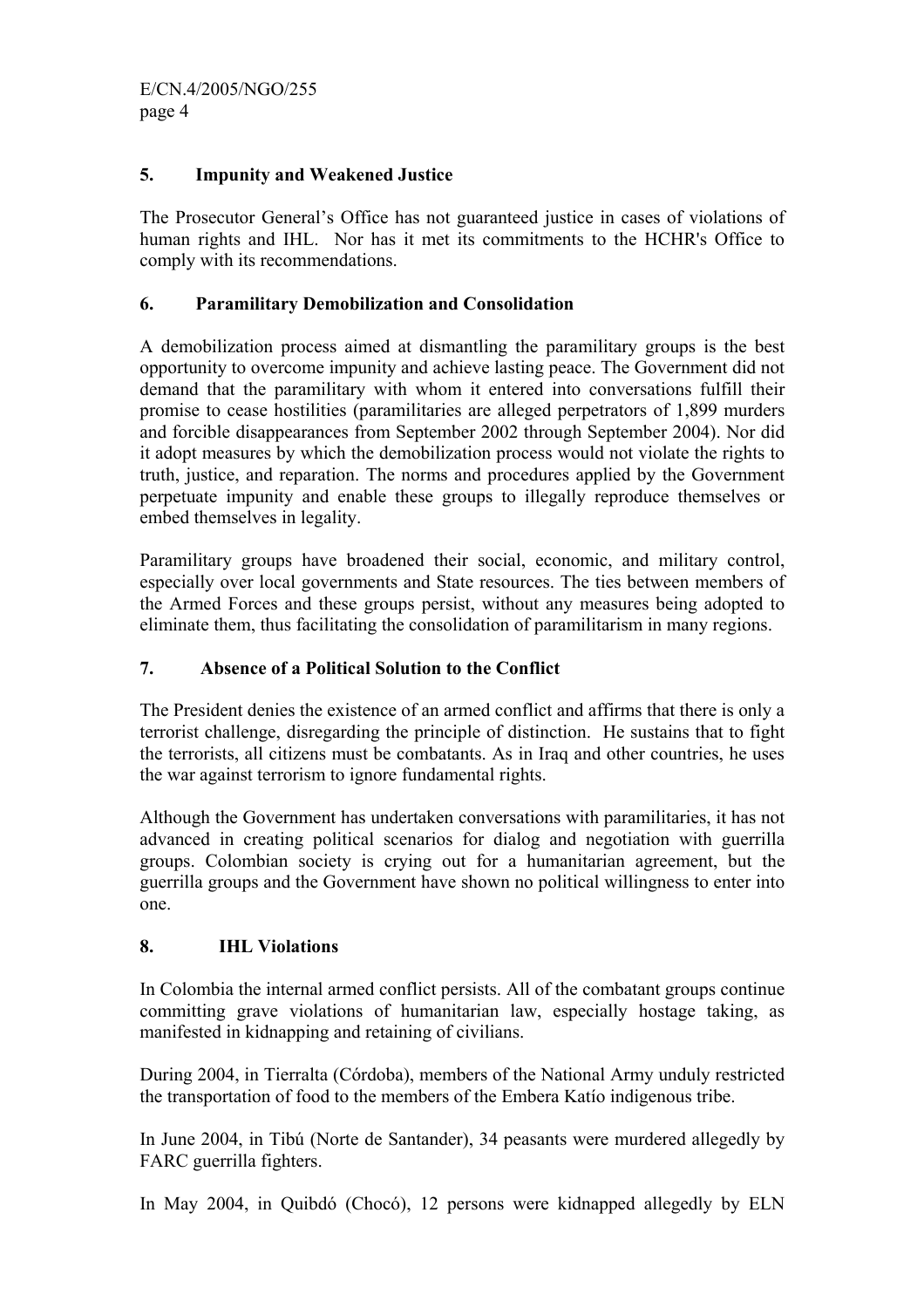guerrilla fighters during an illegal blockade. Four persons were later released.

The persisting non-compliance with its international obligations constitutes an open defiance of the Government against the CHR; therefore, the Commission must not select Colombia to be one of its members until the Government cooperates and complies with the President's Declaration.

 $\overline{\phantom{a}}$  , where  $\overline{\phantom{a}}$  , where  $\overline{\phantom{a}}$  , where  $\overline{\phantom{a}}$ 

#### **PETITIONS**

#### The Human Rights Commission must:

- I. Urge the Colombian Government to:
	- 1. Immediately implement all of the recommendations made by the HCHR, the special procedures, and the conventional bodies of the UN.
	- 2. Immediately design and implement a human rights policy in accordance to international legislation, based on a broad consensus with civil society of a National Human Rights Action Plan that meets international requirements.
	- 3. Adopt a legal framework to advance peace processes with all combatant groups (including present conversations with paramilitary groups) which hinders impunity, ensures the dismantling of the control structures of these groups and the restitution of illegally obtained property, and guarantees victims' rights to truth, justice, and reparation.
	- 4. Publicly acknowledge the legitimate nature of the work of persons who promote and defend human rights, and abstain from judicially promoting false accusations against them.
	- 5. Abstain from making and promoting arbitrary detentions, both individual and massive, and reconsider the security policy to ensure the entire population's rights to security, freedom, personal integrity, intimacy, good reputation, and due process.
	- 6. Adequately apply guiding principles for forced displacement.
	- 7. Promote a negotiated political solution to the armed conflict.
- II. As long as the armed conflict persists, urge all of the combatant groups to respect humanitarian law and promote special agreements for the release of all persons deprived of their liberty due to the conflict, without detriment to the rights of the victims to truth, justice, and reparation.
- III. Strengthen United Nations action regarding human rights: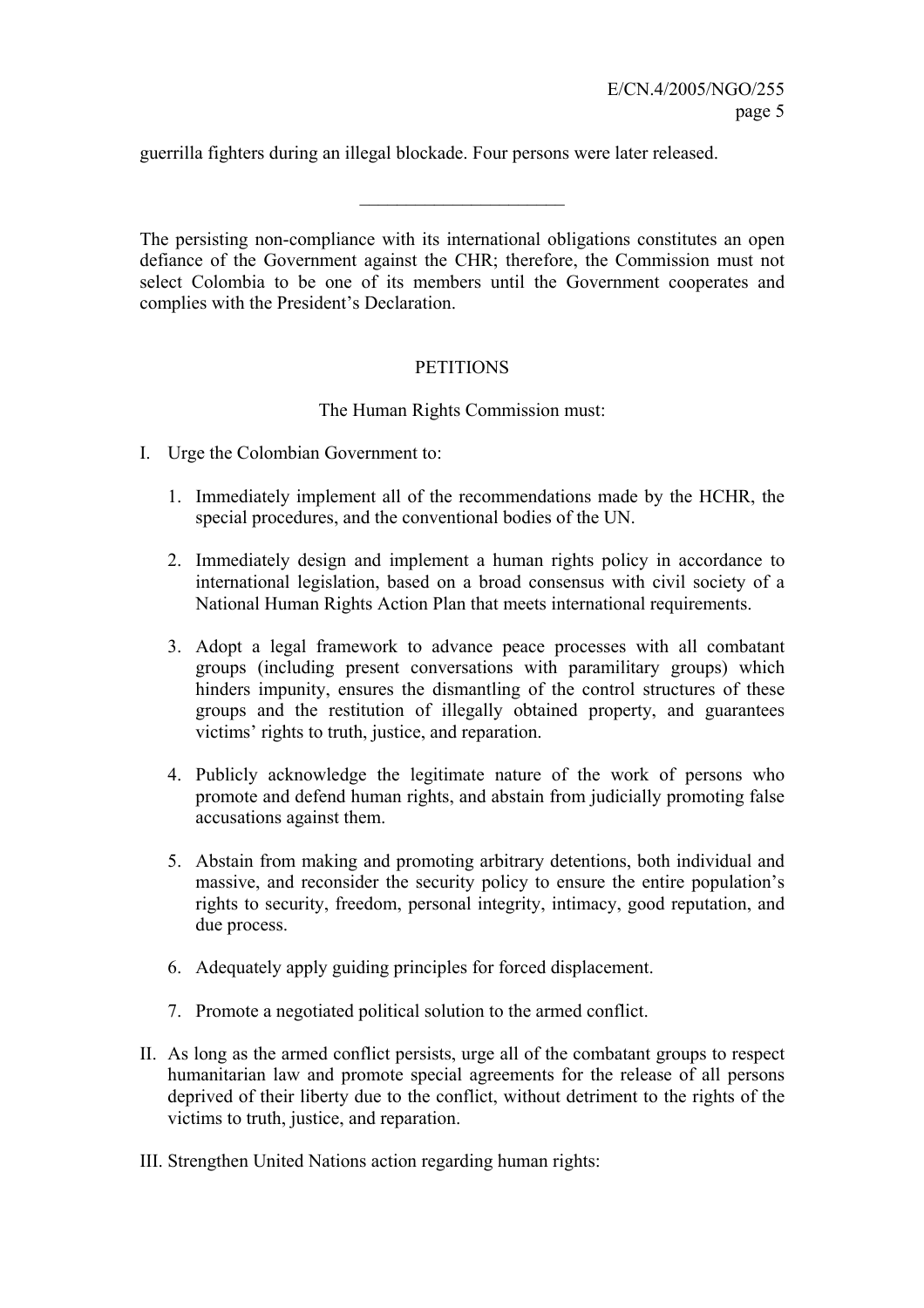- 1. Request that the High Commissioner present an interim report to the General Assembly on the human rights situation in Colombia.
- 2. Support and strengthen the action of the Office in Colombia of the United Nations High Commissioner for Human Rights, backing its mandate and promoting broadening its regional coverage.
- 3. Appoint a Special Rapporteur for Colombia as a complementary mechanism to the High Commissioner's Office.
- 4. Set up a group of experts to analyze the causes of the Colombian State's reiterated non-compliance with the recommendations, and request that it present a report during the next sessions.
- 5. In accordance with the recommendation for Colombia of the Special Rapporteur on the situation of human rights and the fundamental liberties indigenous peoples1, request that the Representative to the Secretary General for the Prevention of Genocide create an emergency program for the attention of endangered communities and present a report on the Government's compliance with international recommendations.
- 6. Exhort all United Nations agencies in Colombia to demand that the Colombian State comply with international recommendations and with the guiding principles on forced displacement.

This statement is supported by the following organizations:

- 1. Asociación Campesina de Antioquia
- 2. Asociación Campesina del Valle del Río Cimitarra (ACVC)
- 3. Asociación Comunitaria para el Desarrollo Social (ASOCODES)
- 4. Asociación Cultural Casa del Niño (ACCN)
- 5. Asociación de Cabildos y Autoridades Tradicionales del Consejo Regional Indígena del Tolima (CRIT)
- 6. Asociación de Desplazados de Soledad y Colombia (ADUSOC)
- 7. Asociación de Familiares de Detenidos Desaparecidos (ASFADDES)
- 8. Asociación de Trabajo Interdisciplinario (ATI)
- 9. Asociación Minga

i<br>Li

- 10. Asociación Nacional de Ayuda Solidaria (ANDAS)
- 11. Asociación Nacional de Desplazados Colombianos (ANDESCOL)
- 12. Asociación Nacional de Usuarios Campesinos Unidad y reconstrucción (ANUC  $- **UR**$
- 13. Asociación Nacional de Usuarios Campesinos (ANUC PUTUMAYO)
- 14. Asociación para el Desarrollo Social e Integral (ECATE)
- 15. Asociación por el Desarrollo y la Integridad de la Mujer, la Juventud y la Infancia (ASOMUJER)

<sup>1</sup> Special Rapporteur on the Situation of Human Rights and the Fundamental Liberties of Native Indians, *Report on the Visit to Colombia from March 8 to march 17, 2004*, E/CN.4/2005/88/Add.2, November 10, 2004, par.115.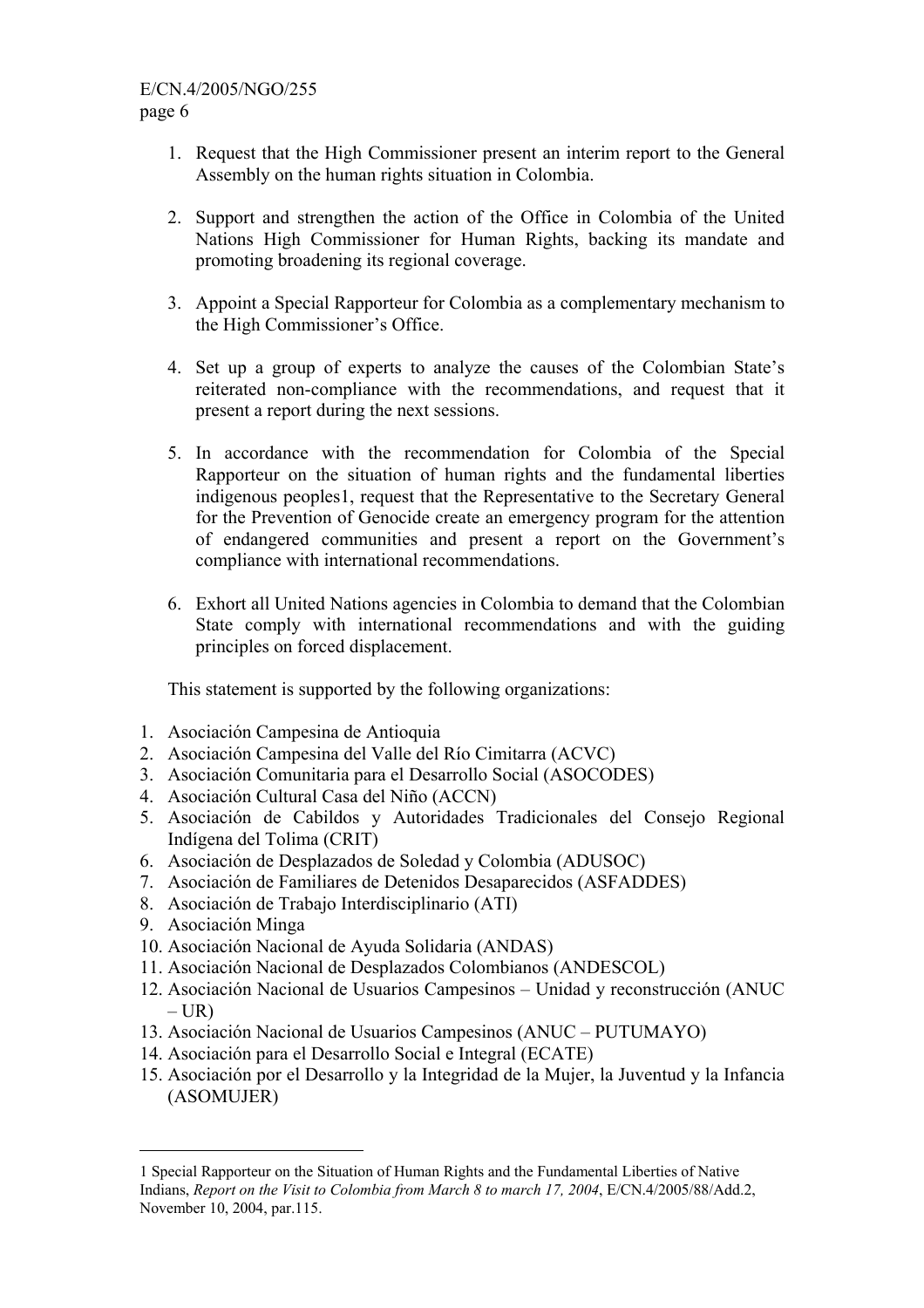- 16. Asociación Pro-Desarrollo de Familias Desplazadas y no Desplazadas del Suroccidente de Barranquilla (APRODEFA)
- 17. Asociación Solidarios por la Vida (SOLIVIDA)
- 18. Benposta Nación de Muchachos
- 19. Central Unitaria de Trabajadores
- 20. Centro Cristiano para la Justicia, la Paz y la Acción no Violenta ( JUSTAPAZ )
- 21. Centro de Investigación y Educación Popular (CINEP)
- 22. Centro de Promoción Ecuménica y Social (CEPECS)
- 23. Colectivo de Abogados "José Alvear Restrepo" (CAJAR)
- 24. Comisión Colombiana de Juristas (CCJ)
- 25. Comisión Intereclesial de Justicia y Paz
- 26. Comisión Nacional de Derechos Humanos y Paz de la USO
- 27. Comité Permanente por la Defensa de los Derechos Humanos (CPDH)
- 28. Comité Permanente por la Defensa de los Derechos Humanos "Héctor Abad Gómez"
- 29. Comité Regional de Derechos Humanos "Joel Sierra"
- 30. Comunidades Eclesiales de Base (CEBS)
- 31. Confederación de Trabajadores de Colombia (CTC)
- 32. Cooperativa Multiactiva Interétnica Nuevo Horizonte (COMIN)
- 33. Corporación AVRE Apoyo a Víctimas Pro Recuperación Emocional
- 34. Corporación Casa de la Mujer
- 35. Corporación Centro de Estudios y Desarrollo de los Derechos Humanos (CEDERHNOS)
- 36. Corporación Colectivo de Abogados Luis Carlos Pérez
- 37. Corporación Colombiana de Teatro
- 38. Corporación Fondo de Solidaridad con los Jueces Colombianos (FASOL)
- 39. Corporación Jurídica Libertad
- 40. Corporación Jurídica Yira Castro
- 41. Corporación Nación
- 42. Corporación Nuevo Arco Iris
- 43. Corporación para el Desarrollo del Oriente Compromiso
- 44. Corporación para el Desarrollo Regional, Mesa de Organizaciones Sociales Surcolombianidad
- 45. Corporación para la Defensa de los Derechos Humanos REINICIAR
- 46. Corporación Regional para la Defensa de los Derechos Humanos (CREDHOS)
- 47. Corporación Servicios Profesionales Comunitarios SEMBRAR
- 48. Corporación Tutopías
- 49. Corporación Viva la Ciudadanía
- 50. Defensa de Niñas y Niños Internacional (DNI)
- 51. Franciscans International
- 52. Fundación Centro de Vida Integral
- 53. Fundación Comité de Solidaridad con los Presos Políticos (FCSPP)
- 54. Fundación Cultura Democrática
- 55. Fundación Dos Mundos
- 56. Fundación Foro Nacional por Colombia
- 57. Fundación Franciscana Santo Tomás Moro
- 58. Fundación Horizontes de Libertad
- 59. Fundación Manuel Cepeda
- 60. Fundación Menonita Colombiana para el Desarrollo (MENCOLDES)
- 61. Fundación para la Educación Popular (FUNCOP- CAUCA)